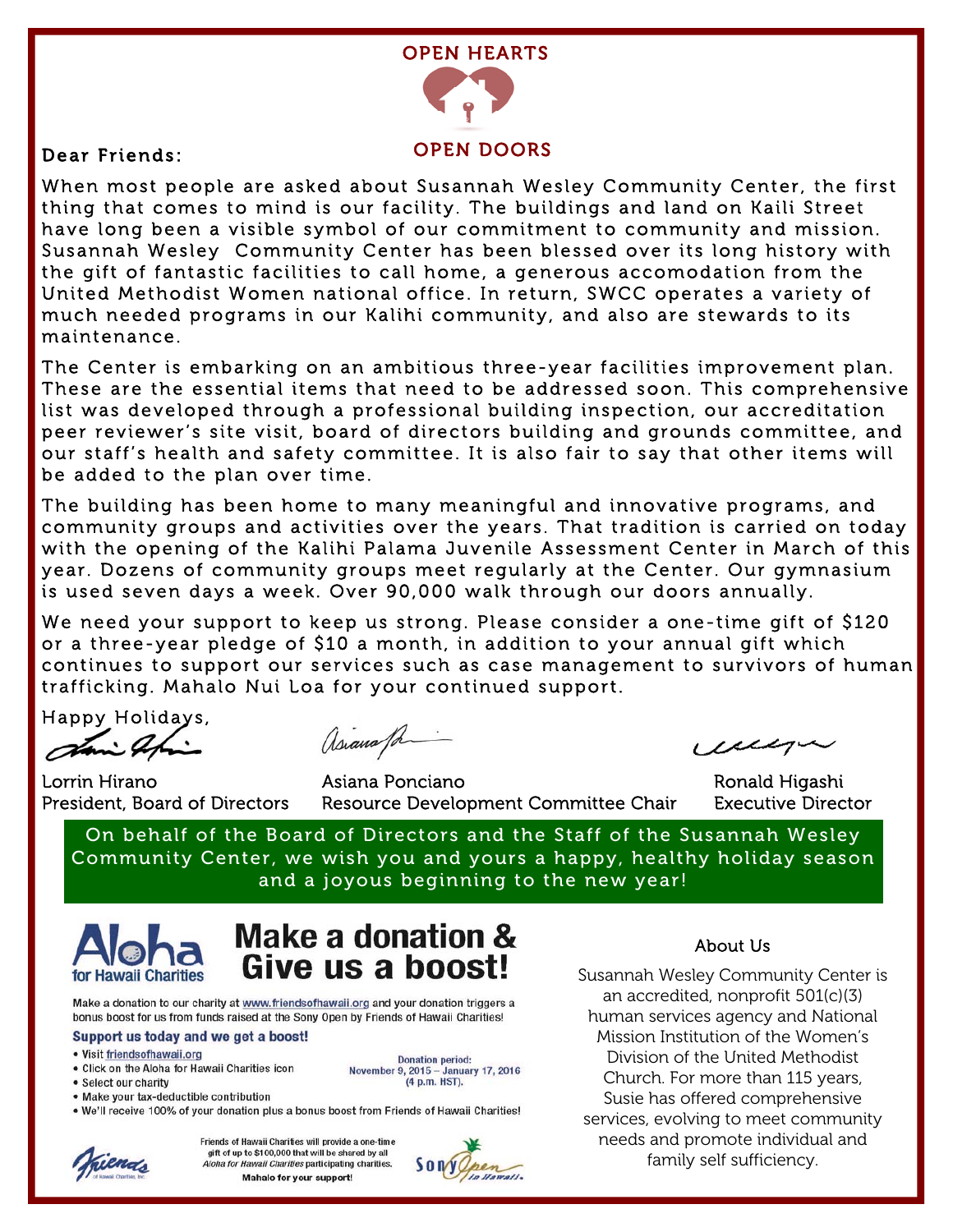

# Susie News

Fall/Winter 2015 The Newsletter of the Susannah Wesley Community Center

# Make Us Stronger! Open Hearts, Open Doors Campaign

Susannah Wesley Community Center is embarking on a three year facility improvement plan to repair our buildings that are over 67 and 20 years old. Although we have continued to facilitate repairs over the last 15 years, it's time for us to replace doors, gutters, repair exterior portions of our buildings and grounds and other items.

# Our Fundraising Goal: \$100,800

Our fundraising goal over the next three years, totals \$100,800. We will meet immediate safety needs and then begin to address additional deferred maintenance items, such as reroofing and repainting.



#### \$50,400 Repairs to Exterior Building





\$27,000 Open Doors

\$23,400 Exterior Grounds Maintenance

The most critical items is to remove the large gate entrance to the youth courtyard, for the safety and security of our staff and clients. Extended program hours facilitate the need to replace the gates with a new entrance/exit door with panic hardware. Other immediate items include the replacement of doors to other portions of the facility and repairs our gutters.

Please consider a \$10 per month pledge for the next 36 months or \$120 per year to support the Open Hearts + Open Doors Campaign, in addition to your annual gift.

## Mahalo to our Campaign Leaders



\$17,500 Pending Gift United Methodist Women, National Office



\$10,000 from the Kalakaua Lions Club, Weinberg & Friends Grant



The Harry and Jeanette Weinberg Foundation, Inc.

\$12,500 Endowment Funds over the next 3 years

1117 Kaili Street • Honolulu, Hawaii 96819-3432 • (808) 847-1535 • fax (808) 847-0787 www.susannahwesley.org

> Accredited by the Council on Accreditation • A participating agency of Aloha United Way In a covenant relationship with the United Methodist Women national office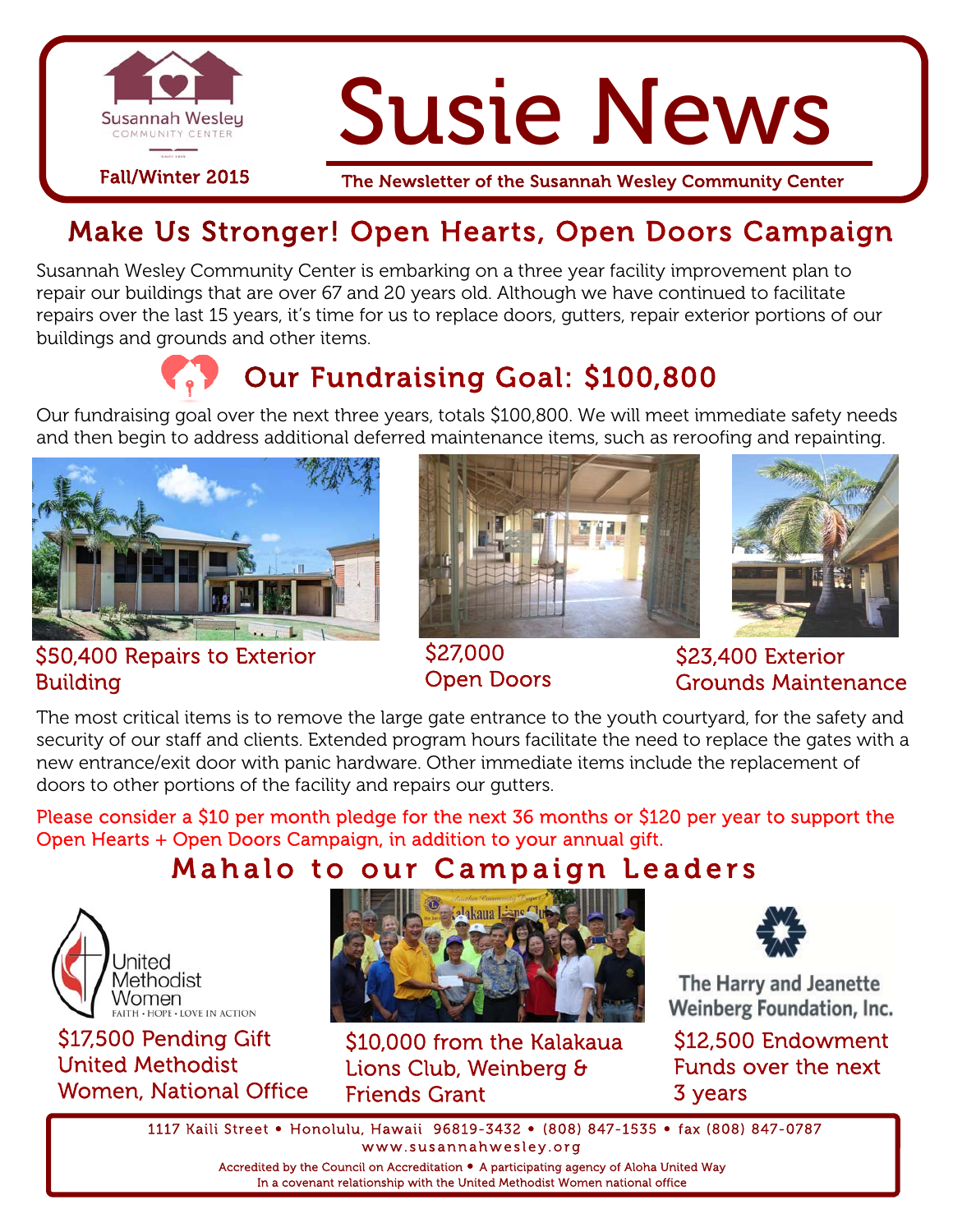# To Nurture and Offer Hope

Denial that human trafficking happens here in Hawaii. Denial that such monstrous and inhumane crimes can exist here in Hawaii. Denial that our local girls and boys are lured, manipulated and exploited by local pimps who force our youth to perform commercial sex acts. Denial that local johns (the client) are helping to finance the commercial sex trade.

More than 2,500 women and children are trafficked to Hawaii, annually. Over 110,000 commercial sex ads are posted online each year. The average age of a child's entry into sex trafficking is only 13 years old. Sex trafficking exists because it is a highly lucrative criminal industry with high profits and low risk. The johns or the individuals who buy commercial sex provide the demand and deny the abusive and heinous impact that the commercial sex trade has on victims.

Since 2013, Susannah Wesley Community Center's case managers have assisted 55 human trafficking victims. However, the agency's history of providing support to victims of modern day slavery goes back to 2007. Building a foundation of trust and the offer of hope are critical components to working with the profound negative impact of trauma that survivors have been exposed to.



### The Work We Do: Case Manager's Perspective

The following is shared by our human trafficking case managers.

Our clients want to heal. They want a new life away from their past. Our clients experience a variety of post-trauma induced experiences, such as recurring nightmares that force them to relive past horrors which prohibit the healing process. Our clients have some of the purest and most caring

hearts. Their need for love left many of our client vulnerable and open to exploitation. They trusted and gave their whole heart to these horrible abusers. Our clients want more than anything to prevent another girl or boy from being trafficked. If you ask the clients what they want to do for work, they often say to either become a lawyer or social worker. They want to stop this from happening to someone else. They are compassionate, selfless, caring, and concerned for the well-being of others.

A typical day of a case manager can change dramatically from facilitating a doctor or lawyer visit to picking up a new client who is trying to flee from their abuser. Safety is always a priority because the pimp or someone who works with the abuser could be following at anytime. I will never forget the day a client who is almost twice my size, duck behind a three foot wall just to get out of sight of one of her abusers. Or the day that I dropped off a client and we were talking outside when one of the abusers drove by and there was a split second to get the client to safety immediately or they could have been harmed.

Upon referrals from either the Honolulu Police Department, hospital emergency rooms, medical doctors, or other non-profits, our case managers help to stabilize the client during the first few days upon an initial assessment. SWCC is one of the few agencies who provide intensive case management services to domestic victims and survivors of human trafficking.

How you can help? Financial donations are needed to provide Immediate Housing Needs for the first couple of days. A long term goal would be to secure financial support for shelters or transitional housing. Donations of gift cards for food would also help to provide nourishment for our survivors.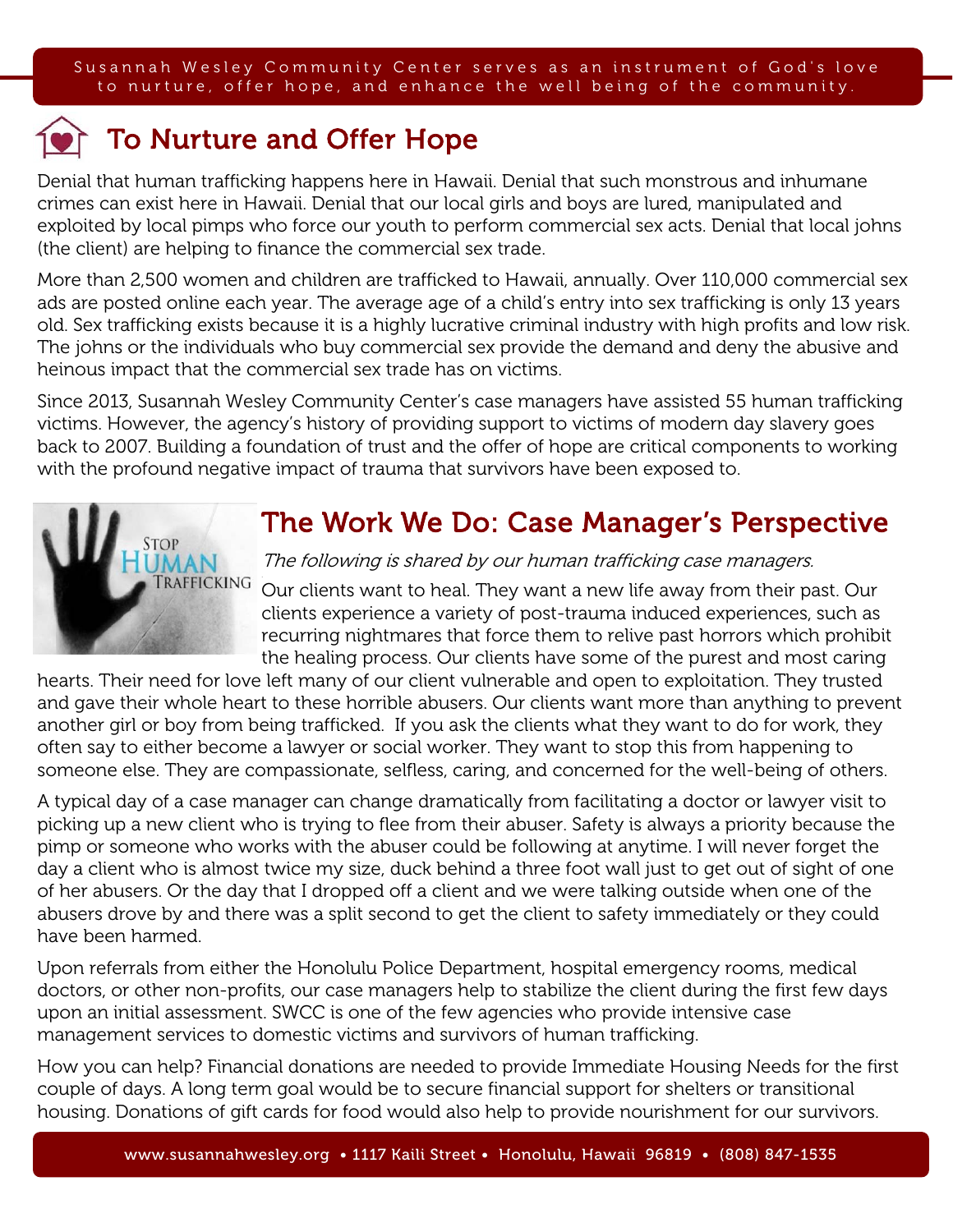"You will do anything to feel like his everything. And he promises you everything. And the things he convinces you to do, they don't seem that bad if afterwards he shows you how much he loves you… And as long as your profits meet expectations, you will have what you've wanted your whole life: Love."



In 2000, the U.S. Congress signed into law the "Trafficking Victims Protection Act," which legally is defined as "the recruitment, harboring, transportation, provision, or obtaining of a person for the purpose of a commercial sex act, in which the sex is induced by force, fraud, or coercion, or in which the person induced to perform such an act has not attained 18 years of age; or the recruitment, harboring, transportation, provision, or obtaining of a person for labor or services, through the use of force, fraud, or coercion for the purpose of subjection to involuntary servitude, peonage, debt bondage, or slavery."

# Remarkable Resilience of a Survivor

The following story is written by a remarkable former client.

"America's Daughters," written by a Polaris Client (www.PolarisProject.org)

#### America's Daughters

To watch the powerful spoken word piece, written and performed by a female survivor of sex trafficking, visit www.polarisproject.org/ americasdaughters.

Through her words, we gain a brief glimpse into the unbelievable exploitation so many people have endured while yearning for what we all need: LOVE.

Polaris is a leader in the global fight to eradicate modern slavery. Www.polarisproject.org

Kanani was a troubled teenager. At the age of 15 years old she was forced to live on the streets because her aunt kicked her out of the house. She had no reliable friends or family she could go to, so she turned to the streets. She lived from situation to situation until one day she was she was lured into meeting her trafficker by him using another female victim to lure her in on social media. She thought they were friends and was aware that after awhile she was speaking directly to him online and not the girl; when she went to meet with the girl it was him who showed up. He eventually had the girl meet with them as he told her his plan for what he wanted to do. Alone, scared, and homeless, at 16, she agreed.

One day she got the courage to come forward and testify against her trafficker. On the day of court she met a lady from the Susannah Wesley Community Center who offered to help her get off the streets. Upon learning that she was being sent to Child Welfare Services (formerly known as Child Protection Services), she felt betrayed by the system. Yet, she quickly felt relieved when talking to the SWCC case worker. She finally felt like she was hearing the truth and going to get the help she has been longing for.

Through SWCC, Kanani was able to be reunited with her father, find a place to live, was provided basic needs to survive and connected with a support team to help her stay off the streets. In addition SWCC helped her attend high school and even experience prom. For young children trafficking is the only way to survive with no place to live, no way to get food, and no way to attend high school. She is still receiving help today to further education. She currently is getting help mentally and physically, and one day hopes to help women and children who have been abused.

This has been a long road for her and she still has many years to come, but because of her diligence and the help of Susannah Wesley Community Center, she is reunited with her family and working two jobs to support herself.

If you or someone you know is a victim of human trafficking, call the National Human Trafficking Reso urce Center at 1-888-373-7888.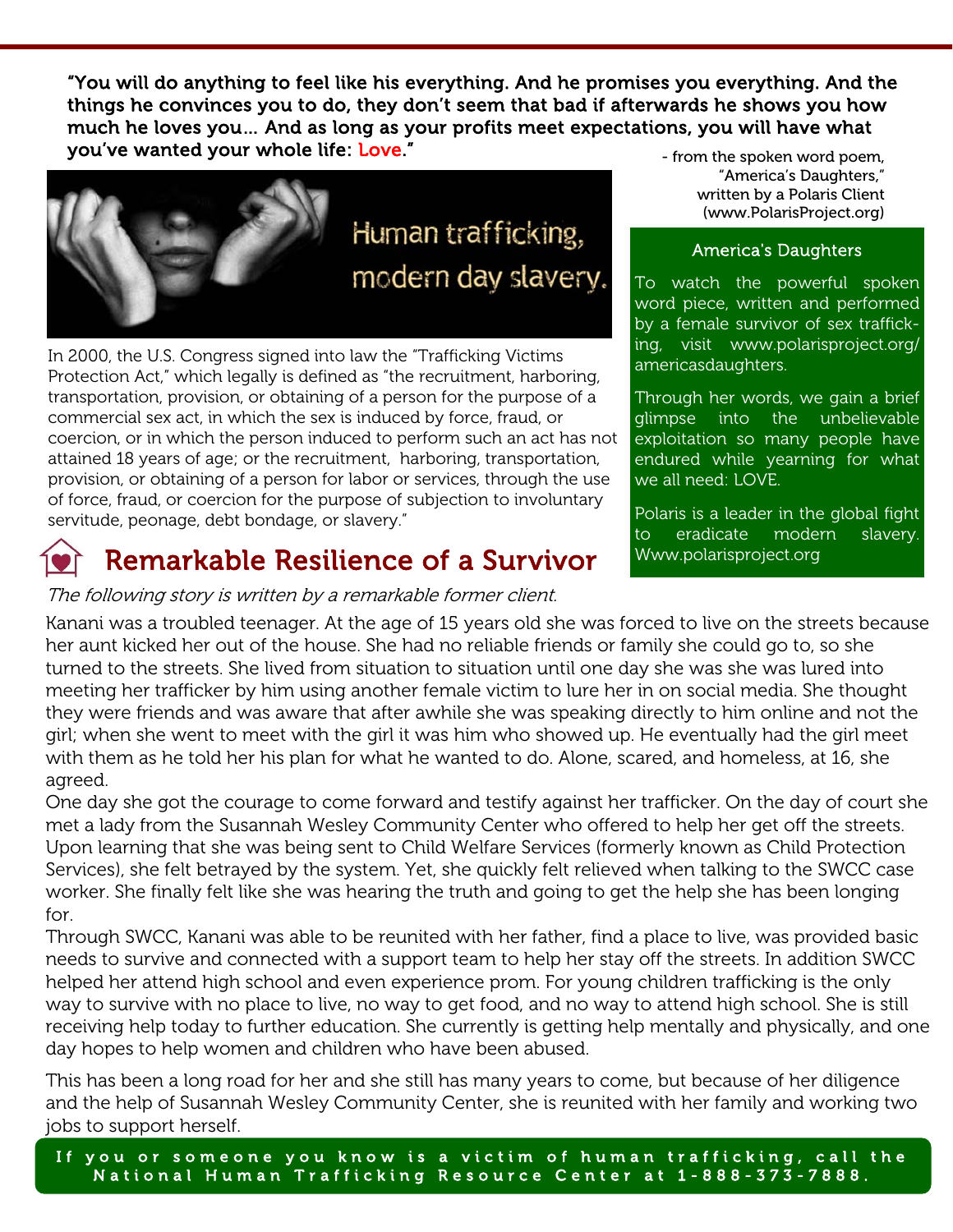

Kalihi Palama Juvenile Assessment Center Update

The response to the Juvenile Assessment Center project has been tremendous and exceeded all expectations. Since opening its doors on March 16<sup>th</sup> of this year, well over 200 families have been referred to the project by the Honolulu Police Department in District 5 (Nuuanu through Moanalua).

Program staffs deal with the immediate crisis, then develop a "safety" plan if necessary, and work to help the family address those issues that precipitated the arrest. Our program staff has invaluable skills, utilizes cultural appropriate methods, and provides services in multiple languages to meet the needs of the clients served. In just the first six months, staff have had to address the gamut of various life situations.

"For some families, KPJAC gave them the opportunity to share, disclose, and ask for help for the first time in their lives. They feel comfortable enough to share about their lives through a "talk story" assessment session with staff." said Shelly Guira, KPJAC staff member. "There were many instances where parents were at the Center seeking help before the actual citation arrived to us from the police."

For some youth it is a time to reflect on the reason(s) they were arrested. "KPJAC gives adolescents an opportunity to acknowledge their mistakes (arrests) and to take responsibility for their actions," said staff member Alice Avea. "We assist families in making things right or "pono" again."

The program has needed many times needed to serve as advocates for the family. KPJAC staff Patty Kaholokula says, "we have addressed kids and their families with severe issues that were going unnoticed and undetected, we try to connect our families with services that will help them address these issues."

Data will be available from the project in the next few months and we will begin to highlight this data as well as the actual impact we are making on families soon through our e-newsletter. If you are not signed up please email info@susannahwesley.org to subscribe to our e-newsletters.

We wish to thank the Honolulu Police Department for their commitment to the project, the Office of Youth Services, the City Department of Community Services, and Hawaii State Legislature for providing the funding and opportunity to serve this much needed program in our community.